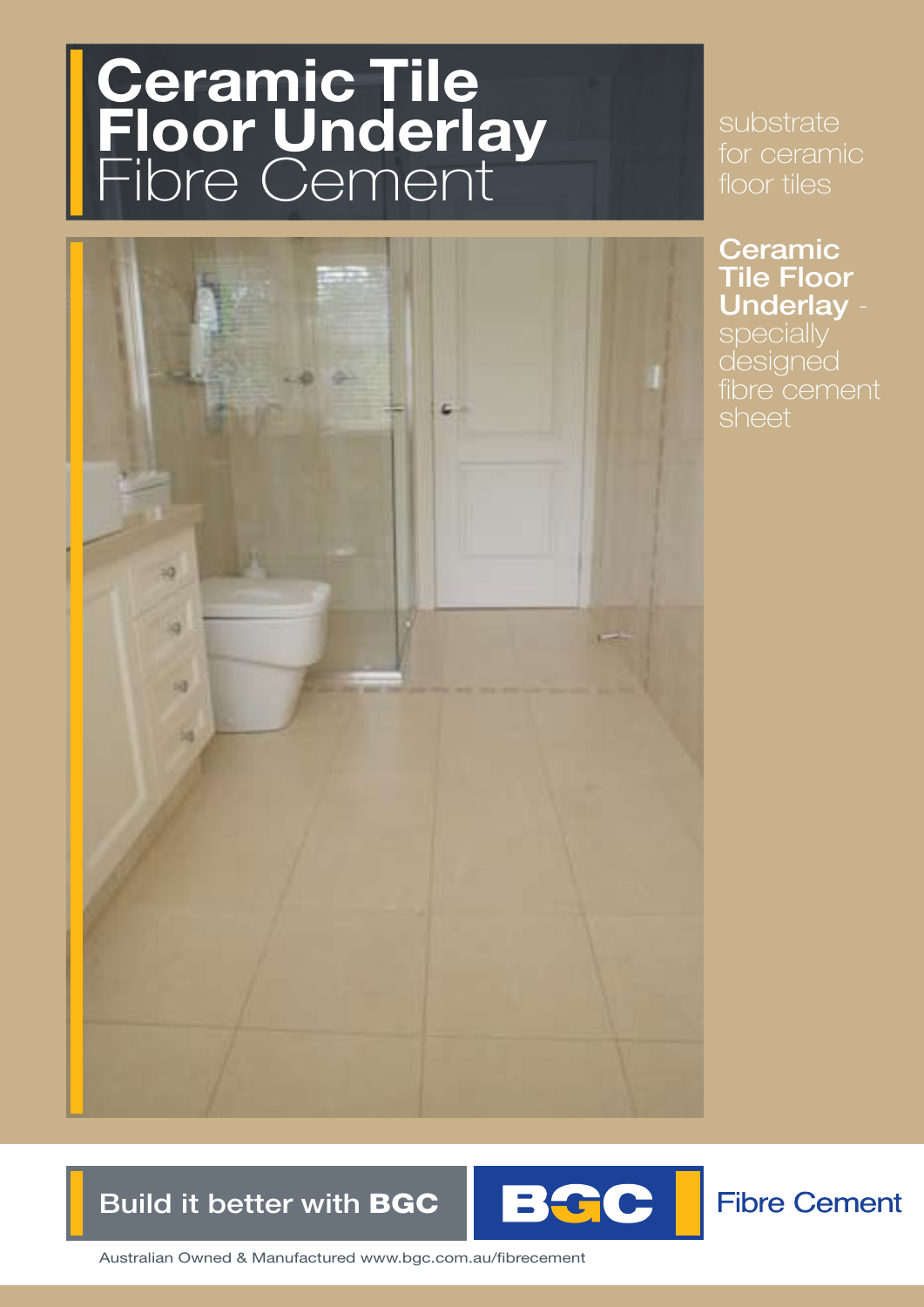## **Contents**

Product Description & Information 2<br>2 Quality Systems 2<br>2 Sheet Size 2 Quality Systems 2 Sheet Size 2<br>
Fire Resistance 2<br>
Handling and Storage 2<br>
Maintenance 3<br>
Health and Safety 3<br>
Sheet Cutting and Drilling 2<br>
Preparation 4<br>
Sheet Layout 4<br>
Fixing 5<br>
Movement Control Joints 6 Fire Resistance 2 Handling and Storage 3 and 3 and 3 and 3 and 3 and 3 and 3 and 3 and 3 and 3 and 3 and 3 and 3 and 3 and 3 and 3  $\beta$ Maintenance **Health and Safety** Sheet Cutting and Drilling Preparation **4** Sheet Layout 4 **Fixing** Movement Control Joints 6<br>
Under Floor Ventilation 6 Under Floor Ventilation 6<br>Tile Laying 6 Tile Laying 6 Wet Areas 7 (1999) and 2008 and 2009 and 2009 and 2009 and 2009 and 2009 and 2009 and 2009  $\,$ Warranty 7 and 2008 and 2008 and 2008 and 2008 and 2008 and 2008 and 2008 and 2008 and 2008 and 2008 and 2008  $\sigma$ 

## **Product Description**

BGC Ceramic Tile Floor Underlay is a specially formulated fibre cement sheet designed to provide a stable substrate for slate and ceramic floor tiles. It can be installed over new or existing timber floorboards, plywood or particleboard flooring.

In dry areas, tiling may be applied directly to the BGC Ceramic Tile Floor Underlay to form an impervious, easily cleaned surface.

For wet areas, and areas subject to accidental flooding or water splash, the installation of a waterproof membrane between the BGC Ceramic Tile Floor Underlay and the tiling is required.

## **Product Information**

BGC Ceramic Tile Floor Underlay is manufactured from Portland cement, finely ground silica, cellulose fibres and water. It is cured in a high-pressure steam autoclave to create a durable, dimensionally stable product.

BGC Ceramic Tile Floor Underlay is manufactured to comply with the requirements of AS 2908.2 Cellulose Cement Products. It is classified as a Type B Category 2 sheet and is suitable for internal use.

## **Mass**

The approximate weight is 9.5 kg /m2 (15.4 kg / sheet) at equilibrium moisture content (7%).

## **Quality Systems**

BGC Ceramic Tile Floor Underlay sheets are manufactured under the rigorous Quality Management System of the International Standard ISO 9002:1994. BGC Fibre Cement is the holder of Licence Agreement number QEC2955/13.

## **Sheet Size**

BGC Ceramic Tile Floor Underlay is produced in **1800 x 900 x 6mm** square edged flat sheets and **1800 x 1200 x 6mm** square edged flat sheets.

### **Fire Resistance**

BGC Ceramic Tile Floor Underlay has been tested by the CSIRO – Building, Construction and Engineering Division, in accordance to Australian Standard AS1530.3 – 1989. See report number FNE 7524.

This report deemed the following Early Fire Hazard Indices:

| Ignitability Index        | $\cap$     |
|---------------------------|------------|
| Spread of Flame Index     | $\cap$     |
| <b>Heat Evolved Index</b> | $\cap$     |
| Smoke Developed Index     | $0 \sim 1$ |



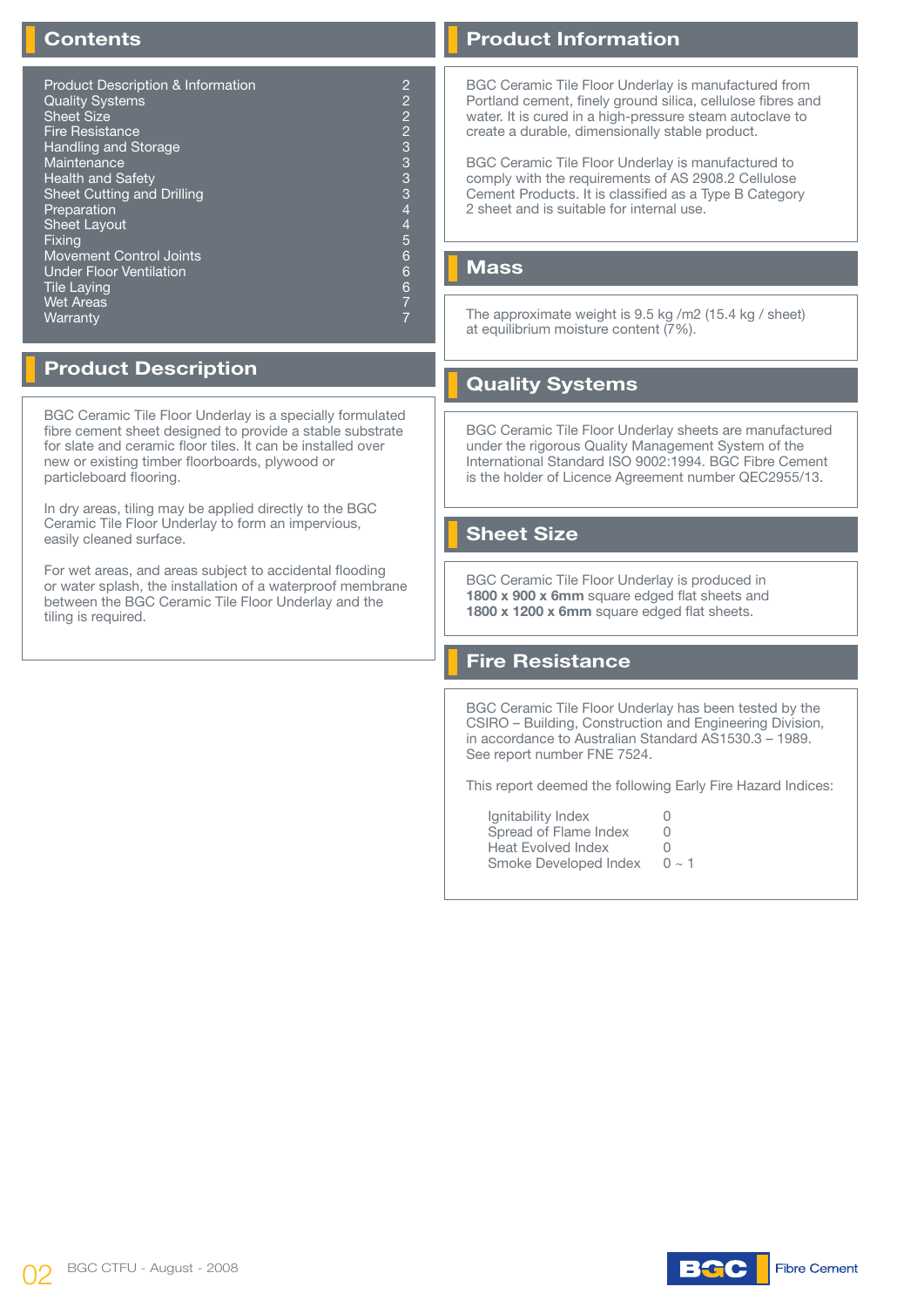## **Handling & Storage**

BGC Ceramic Tile Floor Underlay sheets must be stacked flat, up off the ground and supported on level bearers. The sheets must be kept dry, preferably by being stored inside a building. When stored outdoors they must be protected from the weather.

Care should be taken to avoid damage to the ends, edges and surfaces.

Sheets must be dry prior to being fixed, or sealed.

### **Maintenance**

BGC Ceramic Tile Floor Underlay when used in accordance with this literature requires no direct maintenance. However, regular checks (at least annually) must be made of the tiling system to ensure it remains watertight. Any cracked or damaged tiles, tile grout, or sealants must be repaired immediately, grouted and sealed as for new work. Any grout or sealant that is missing, cracked or likely to allow leakage, must be raked out and restored to original condition.

## **Health & Safety**

BGC Ceramic Tile Floor Underlay is manufactured from cellulose fibre, finely ground sand, Portland cement and additives. As manufactured the product will not release airborne dust. However during drilling, cutting and sanding operations, cellulose fibres, silica and calcium silicate dust may be released.

Breathing in fine silica dust is hazardous and prolonged exposure (usually over several years), may cause bronchitis, silicosis or cancer.

## **Avoid Dust Inhalation**

When cutting sheets, work in a well-ventilated area and use the methods recommended in this literature to minimise dust generation. If using power tools wear an approved (P1 or P2) dust mask and safety glasses. These precautions are not necessary when stacking, unloading or handling fibre cement products.

For further information or a Material Safety Data Sheet contact your nearest BGC Fibre Cement Sales Office.

## **Sheet Cutting & Drilling**

Ceramic Tile Floor Underlay sheets may be cut to size on site. If using power tools for cutting, drilling or sanding they must be fitted with appropriate dust collection devices or alternatively an approved (P1 or P2) dust mask shall be worn. It is recommended that work always be carried out in a well-ventilated location.

The most suitable cutting methods are:

#### **• Score and Snap**

Score the sheet face 4 or 5 times with a 'score and snap' knife. Snap the sheet upward for a clean break.

#### **• Hand Guillotine**

Cut on the off-cut side of the line to allow for the blade thickness.

#### **• Hand Sawing**

The back of the Ceramic Tile Floor Underlay sheet should be supported close to the cut. A fine toothed saw and a quick jabbing action gives best results. Mark out the cut lines on the face side of the sheet.

#### **• Drilling**

Use normal high-speed drill bits. Do not use the drill's hammer function. For small round holes such as floor drains and water pipes, a hole-saw is recommended. For other penetrations, drill a series of small holes around the perimeter of the cut out. Tap out the waste piece from the sheet face with a hammer while supporting the underside of the opening to avoid damage. Clean rough edges with a rasp.

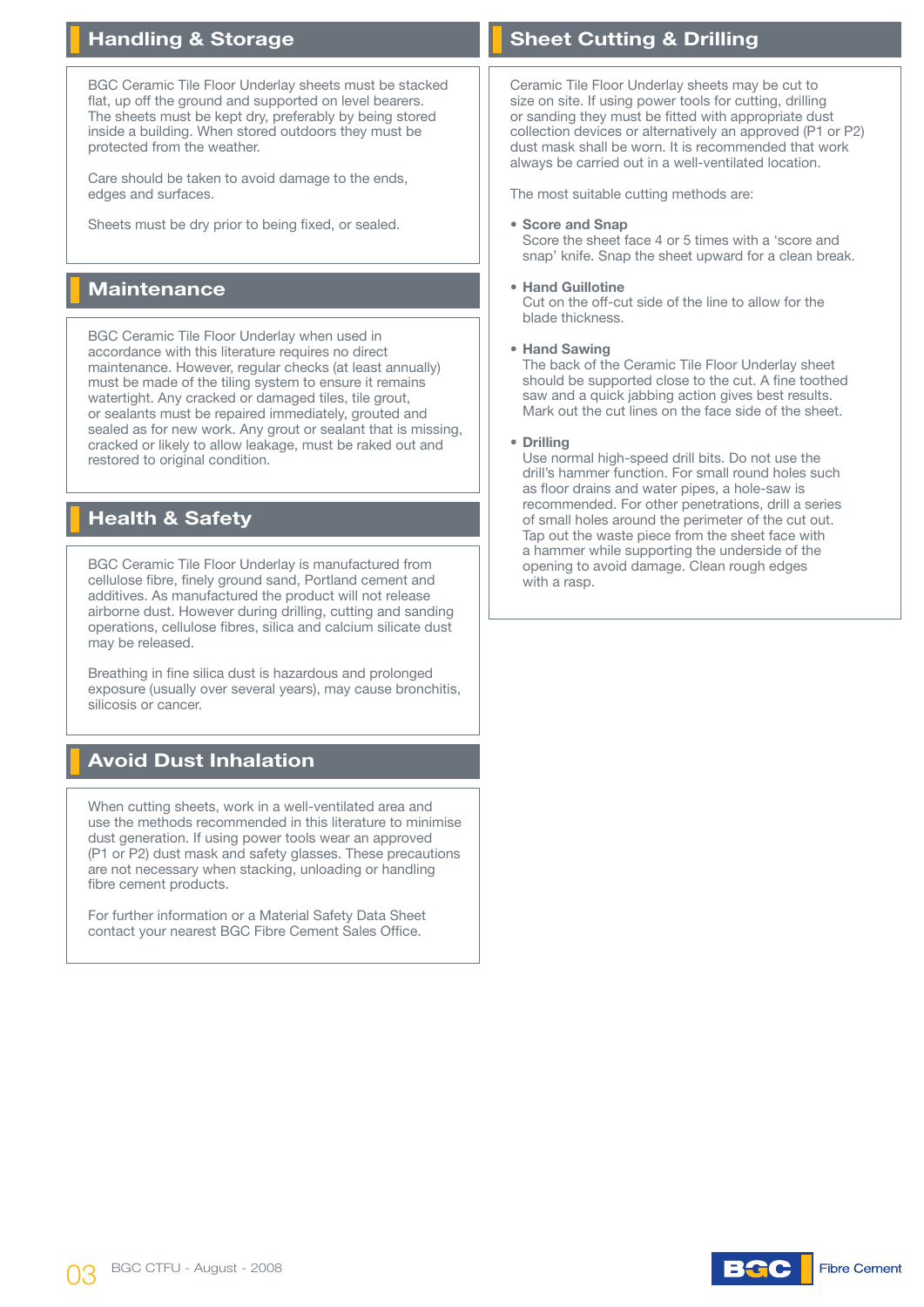Remove any existing floor covering. The floor should be substantially flat before installing the underlay. If any floorboards are warped, cupped or misaligned, the entire floor should be coarse sanded. It is recommended that a competent tradesperson carry out the sanding.

For a good result it essential that the floor structure is sound and not springy.

To prevent joint movement or cracking, floors should not deflect more than 1/360 of their span under maximum design loading.

For flooring laid over joists at 400mm centres this is equivalent to a deflection of 1.1mm between the joists  ${400/360 = 1.1}.$ 

Any repairs required on existing floors must be completed prior to fixing the ceramic tile underlay.

Likely problems include:

- Loose floorboards re-nail as necessary.
- Broken or damaged floorboards replace.
- Damaged or rotted timbers that will not hold nails or will allow movement – replace.

The floor must be free of dirt, dust and grease before commencing to install the underlay.

Installation of the BGC Ceramic Tile Floor Underlay sheets or tile laying must not commence until both the flooring and its supporting framework are dry.

## **Preparation Sheet Layout**

A few minutes spent planning the job will generally pay dividends in reduced cutting and wastage.

**Figure 1 - Sheet Layout**



For a simple layout, place a run of sheets loosely across the area to be worked. The loose lay-out allows for sheet manipulation and adjustments that will enable the optimum cutting and jointing positions to be established. Sheet edges can be overlapped as required to mimic the location of cuts.

For more complex areas a scaled layout is recommended.



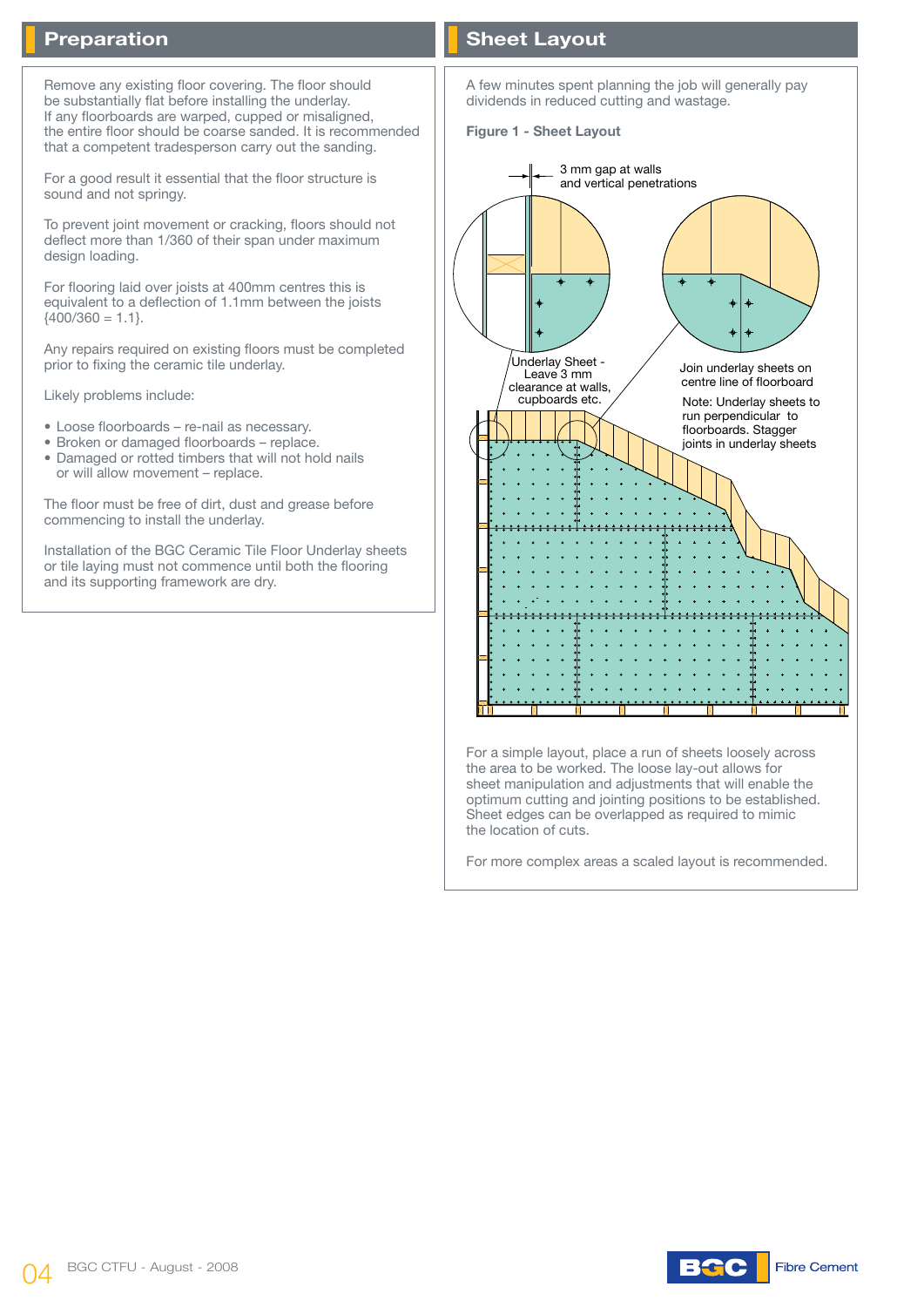## **Sheet Layout cont.**

## **Fixing**

Adjust the layout so that:

- There are no narrow edge pieces (less than 200mm wide).
- When installing over panel flooring such as plywood or particleboard, position the underlay joints so that they do not coincide with joints in the underlying floor.
- • When installing over floorboards, run the sheet length (1800mm direction) across to the run of the flooring. End joints in the underlay should coincide with the centre line of a floorboard. See Figure 1.
- Existing construction joints or movement control joints, must be carried through the underlay and tiling. See Figure 3.
- The underlay must finish to leave a 3mm gap at all walls and any other vertical projections in the floor.
- The underlay should be laid in a staggered (brick) pattern. See Figure 1.
- Except for movement control joints the sheets should butt up close to one another.

Use 2.5mm x 25mm underlay nails. Drive nail heads flush with the surface. For hardwood floorboards nailing of the underlay is sufficient.

For softwood floorboards, plywood and particleboard flooring, it is recommended that the underlay be glued to the floor with wallboard adhesive in addition to nailing.

The wall board adhesive should be applied evenly over the back of the underlay sheet with a 3mm notched trowel, paying particular attention to the edges. Position and nail down the sheet. Two or three temporary nails placed towards outer sheet ends will prevent movement as sheets are nailed down.

Nailing should proceed from the centre of the sheet outwards, to ensure sheets finish flat and tight.

Nails must be at 150mm centres in the body of the sheet and 75mm centres around the perimeter. A nailing pattern is on the sheet.

Nails must be a minimum of 50mm from sheet corners and 12mm from sheet edges. See Figure 2.





05 BGC CTFU - August - 2008

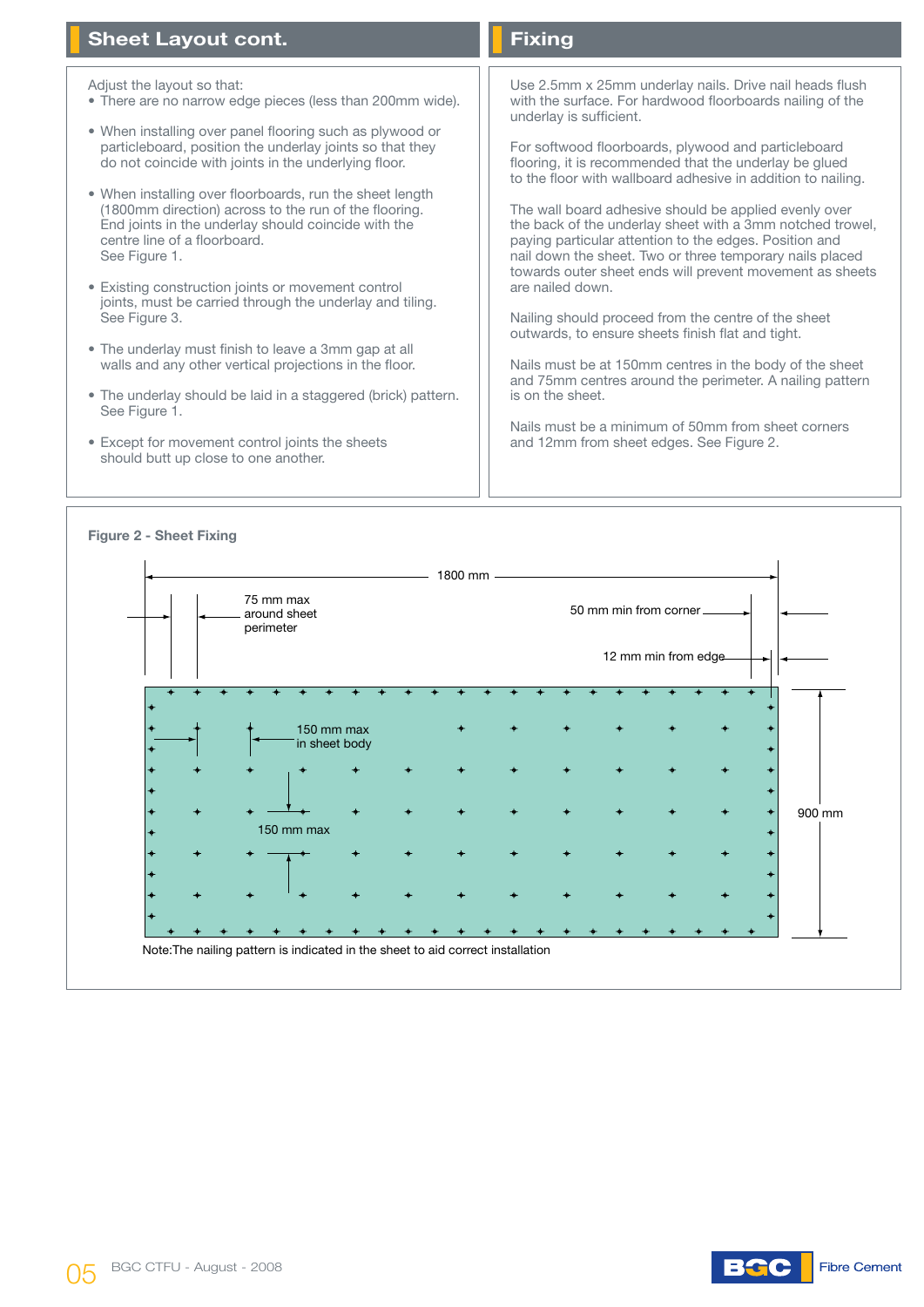## **Movement Control Joints**

## **Under Floor Ventilation**

Movement control joints must be provided:

- To coincide with any existing structural or movement control joints.
- So that the maximum distance between control joint is less than 5.0m
- • Across any doorways and openings where the tiling is carried through.
- • To coincide with changes in the room or flooring direction – such as occur in "L" shaped rooms

As the ceramic tile system will effectively seal the top surface of the floor, it is essential that the underside of the floor is dry and well ventilated. Excessive dampness can lead to problems with the floor structure.

Any significant variation in the moisture content of the floorboards or the supporting structure may cause excessive movement and result in an unsatisfactory performance from the system.



The floor space either side of a movement control joint should be approximately equal. For example, in a floor run greater than 5.0m and less than 10.0m, the joint should be near the centre of the run.

The width of movement control joints should be the same as the tile grout width (approx 3mm). The joint should extend right through the underlay, tile adhesive and a tile joint. The joint should be backed with a compressible backing rod then sealed with a good quality "Polyurethane Sealant".

## **Tile Laying**

For the layout and fixing of tiles follow the tile manufacturers instructions.

The use of a flexible tile adhesive complying with Part 1 of Australian Standard AS2358 – 1990 is recommended.

The underlay sheets should be primed as recommended by the adhesive manufacturer.

Where movement control joints occur, they should be used as starting (or guide) lines for laying out the tiling.



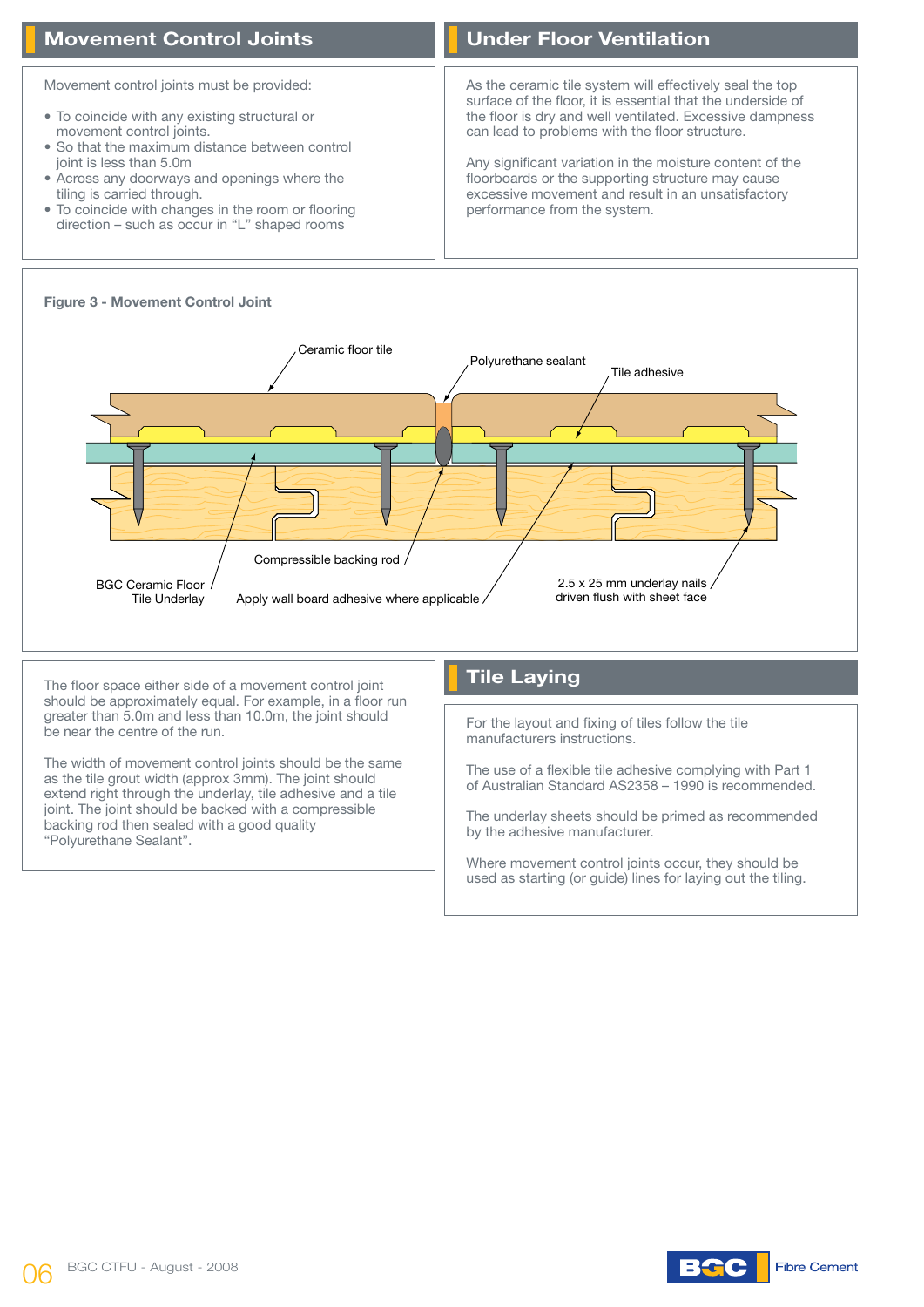## **Wet Areas**

When BGC Ceramic Tile Floor Underlay is used in wet areas, a waterproof membrane must be installed and the floors graded to a waste outlet:

The membrane must be installed in accordance with the manufacturers specifications.

The waterproof membrane should:

- • Continue 150mm up adjacent walls, the inside of hobs etc.
- Provide an effective seal at floor drains.
- • Seal internal corners to a height of 1800mm.

Figure 4 depicts some of the features to be observed when using BGC Ceramic Tile Floor Underlay in wet areas.

#### **Note 1 – Screed Layer**

Wet areas and areas subjected to splash must be provided with floor drains. The floors must slope to these drains (minimum fall of 1:50). Generally a screed layer will need to be installed to achieve the required falls.

Hobs must be constructed from masonry or concrete.

**Note 2 – Duraliner™ Wall Cladding** Duraliner™ provides an excellent wall lining in association with BGC Ceramic Tile Floor Underlay.

The Duraliner™ should be flush jointed and tiled with ceramic tiles.

Details on the installation of Duraliner™ are covered in our Duraliner™ Technical Information Brochure available from any BGC Fibre Cement sales office.



## **Warranty**

BGC warrants its products to be free from defects caused by faulty manufacture or materials. If any of its products are so defective the Company will at its option, repair or replace them, supply equivalent replacement products or reimburse the purchase price.

This warranty shall not apply to any loss or consequential loss suffered through or resulting from defects caused by faulty manufacture or materials.

Fittings or accessories supplied by third parties is beyond the control of BGC and as such is not warranted by BGC.